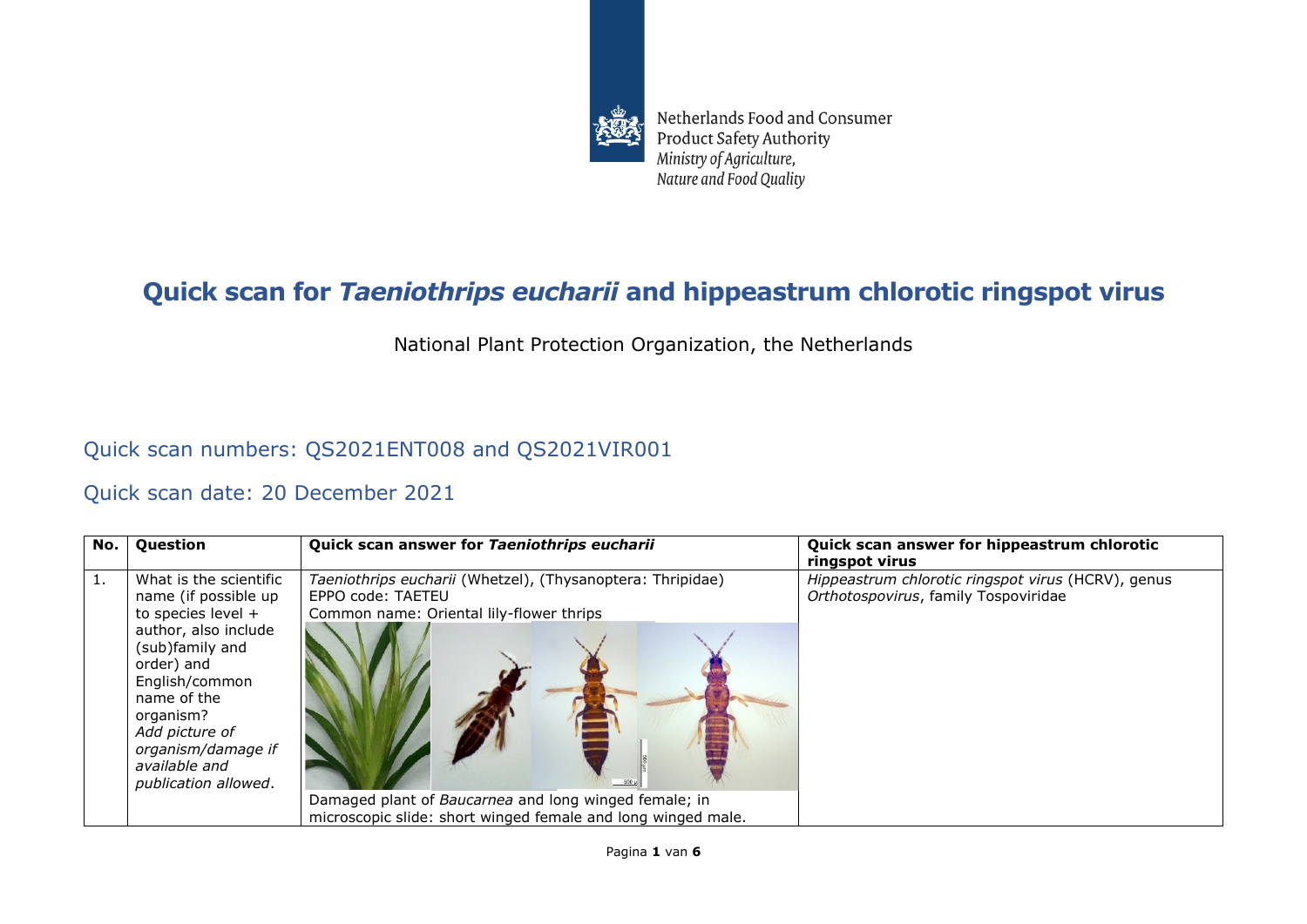| No. | Question                                                                                                                                                                           | Quick scan answer for Taeniothrips eucharii                                                                                                                                                                                                                                                                                                                                                                                                                                                                                                                                                                                                                                                                                                                                                          | Quick scan answer for hippeastrum chlorotic<br>ringspot virus                                                                                                                                                                                                                                                                                                                                                                                                                                                                                                                                                                                                      |
|-----|------------------------------------------------------------------------------------------------------------------------------------------------------------------------------------|------------------------------------------------------------------------------------------------------------------------------------------------------------------------------------------------------------------------------------------------------------------------------------------------------------------------------------------------------------------------------------------------------------------------------------------------------------------------------------------------------------------------------------------------------------------------------------------------------------------------------------------------------------------------------------------------------------------------------------------------------------------------------------------------------|--------------------------------------------------------------------------------------------------------------------------------------------------------------------------------------------------------------------------------------------------------------------------------------------------------------------------------------------------------------------------------------------------------------------------------------------------------------------------------------------------------------------------------------------------------------------------------------------------------------------------------------------------------------------|
| 2.  | What prompted this<br>quick scan?<br>Organism detected in<br>produce for import,<br>export, in cultivation,<br>nature, mentioned in<br>publications, e.g.<br>EPPO alert list, etc. | In the Netherlands, Taeniothrips eucharii was first collected in 1989<br>(Vierbergen, 1991). Since then, it has been found several times on<br>plant bulbs and other plants for planting originating from<br>greenhouses within the country. Recent research has shown that<br>the oriental lily-flower thrips is a vector of hippeastrum chlorotic<br>ringspot virus (HCRV) (Xu et al., 2017). HCRV is not known to be<br>present in NL nor in other EU member states. The NPPO-NL has<br>intercepted T. eucharii on Beaucarnea from Guatemala (2009,<br>2017), Eucharis from Thailand (1990), Haemanthus from Thailand<br>(1994), Lycoris from Japan (1989), Nolina from China (2012), and<br>Ophiopogon from China and Indonesia (1995, 2006). These imports<br>are a potential pathway for HCRV. | See answer for T. eucharii                                                                                                                                                                                                                                                                                                                                                                                                                                                                                                                                                                                                                                         |
| 3.  | What is the current<br>area of distribution?                                                                                                                                       | T. eucharii originates from eastern Asia and occurs in Malaysia,<br>China, Taiwan, Japan and Korea (Mound & Tree, 2008). It has been<br>introduced to Bermuda (Whetzel, 1923), USA (records from Hawaii,<br>Georgia, Florida (Denmark, 1981)), Australia (Queensland, New<br>South Wales (Mound & Tree, 2008), and Iran (Ilam province) (Miri<br>et al., 2020). In the Netherlands, it has been found in heated<br>greenhouses only. It has not been reported from other EU member<br>states but may have a wider distribution considering that it has<br>been present in the Netherlands for several decades and the<br>presumably large EU-internal trade volumes of its host plants.                                                                                                              | HCRV has been reported from the Fujian, Guangxi and<br>Yunnan province in China (Dong et al., 2013; Li et al.,<br>2017; Y. Xu et al., 2017). HCRV is a thrips - transmitted<br>pathogen and T. eucharii is the only known vector of<br>HCRV. The vector specificity of HCRV is however, little<br>studied. It remains uncertain whether HCRV could spread<br>beyond the distribution range of T. eucharii (see also<br>Question 6).                                                                                                                                                                                                                                |
| 4.  | What are the<br>hostplants?                                                                                                                                                        | T. eucharii is polyphagous and has been found on a wide variety of<br>plant species. However, it has only been reported to reproduce on<br>monocotyledonous plants. The main host plants are in the Liliaceae<br>(Lilium, Liriope), Amaryllidaceae (Eucharis, Hymenocallis,<br>Narcissus, Crinum, Lycoris, Zephyranthes) and Asparagaceae<br>(Beaucarnea, Lycoris, Ophiopogon, Rohdea, Sansevieria)<br>(Kurosawa, 1937; O'Neill, 1962; Vierbergen et al., 2010).                                                                                                                                                                                                                                                                                                                                     | Based on limited information, main natural hosts are<br>Hippeastrum sp. & Hymenocallis littoralis<br>(Amaryllidaceae). HCRV has been reported once infecting<br>Nicotiana tabacum, Philodendron bipinnatifidium &<br>Zephyranthes candida (Dong et al., 2013; Wu & Liu,<br>2017; Xu et al., 2013). Additionally, HCRV sequences<br>have been uploaded in NCBI GenBank isolated from<br>Clivia miniate (KY484838.1), Crinum asiaticum<br>(KY911358.1), Ficus elastica (KM359728.1) and Oxalis<br>corniculata (KY911360.1).<br>Experimental hosts are Capsicum annuum, Lactuca<br>sativa, Phalaenopsis, Solanum lycopersicum (Dong et al.,<br>2013; Xu et al., 2013) |
| 5.  | Does the organism<br>cause any kind of<br>plant damage in the<br>current area of                                                                                                   | Yes. Damage by the thrips occurs regularly both outdoors and in<br>greenhouses. Feeding damage causes scarring and discolouration of<br>flowers, leaves and stems (O'Neill, 1962; Vierbergen, 1991), which<br>can make ornamental plants unmarketable or at least decrease the                                                                                                                                                                                                                                                                                                                                                                                                                                                                                                                       | The following symptoms have been reported in natural<br>hosts of HCRV                                                                                                                                                                                                                                                                                                                                                                                                                                                                                                                                                                                              |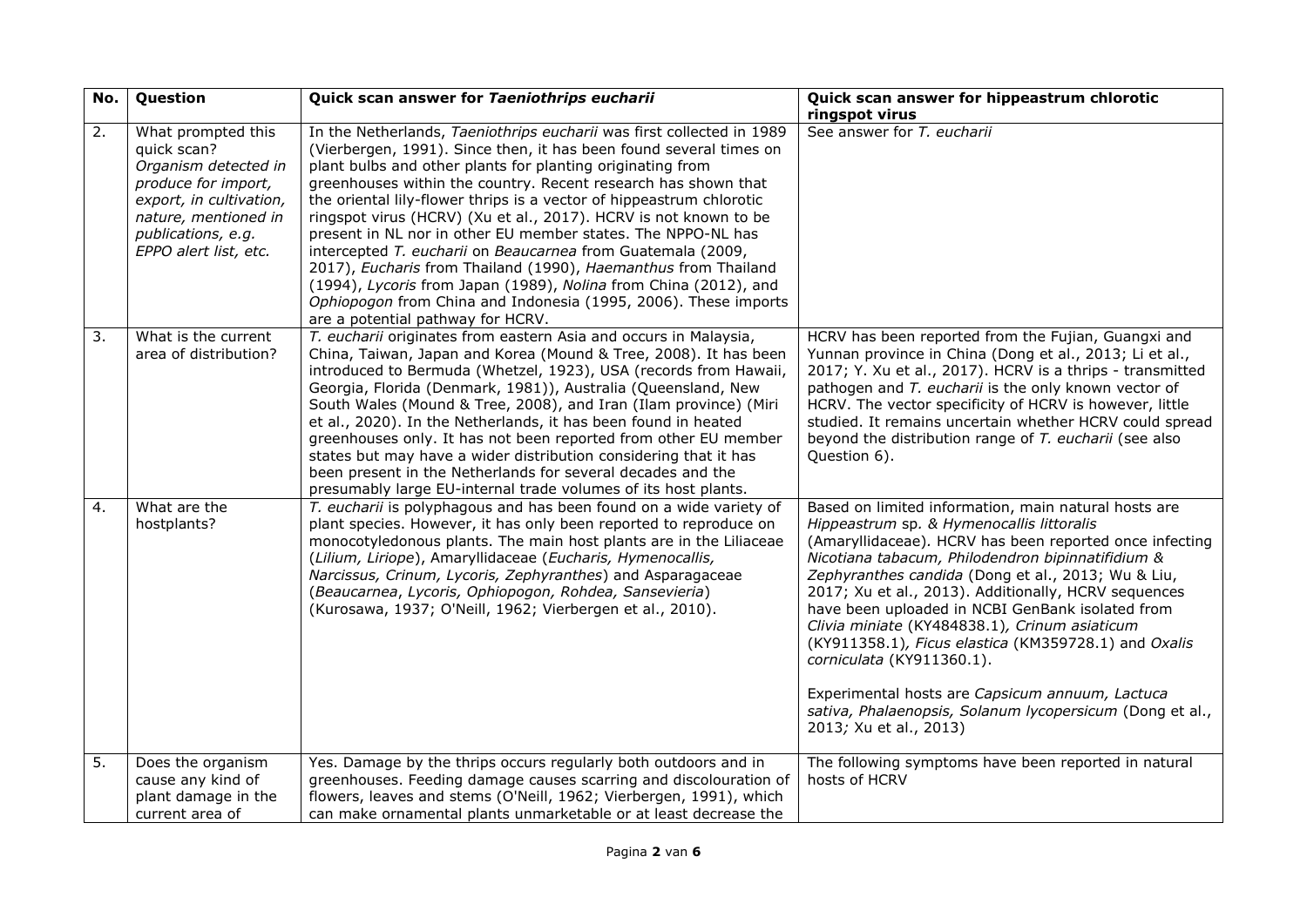| No. | Question                                                                                                                                                                                                                                                                                                                                                                         | Quick scan answer for Taeniothrips eucharii                                                                                                                                                                                                                                                                                                                                                                                                                                               | Quick scan answer for hippeastrum chlorotic<br>ringspot virus                                                                                                                                                                                                                                                                                                                                                                                                                                                                                                                                                                 |
|-----|----------------------------------------------------------------------------------------------------------------------------------------------------------------------------------------------------------------------------------------------------------------------------------------------------------------------------------------------------------------------------------|-------------------------------------------------------------------------------------------------------------------------------------------------------------------------------------------------------------------------------------------------------------------------------------------------------------------------------------------------------------------------------------------------------------------------------------------------------------------------------------------|-------------------------------------------------------------------------------------------------------------------------------------------------------------------------------------------------------------------------------------------------------------------------------------------------------------------------------------------------------------------------------------------------------------------------------------------------------------------------------------------------------------------------------------------------------------------------------------------------------------------------------|
|     | distribution and/or<br>does the consignment<br>demonstrate damage<br>suspected to have<br>been caused by this<br>organism?<br>Yes/no + plant<br>species on which<br>damage has been<br>reported + short<br>description of<br>symptoms.<br>Please indicate also<br>when the organism is<br>otherwise harmful<br>(e.g. predator,<br>human/veterinary<br>pathogen vector,<br>etc.). | ornamental value of these plants. However, plant growth or<br>reproductivity are not known to be affected by this feeding damage.                                                                                                                                                                                                                                                                                                                                                         | Hippeastrum sp.: necrotic and chlorotic ringspot,<br>concentric rings and chlorotic lesions (Dong et al.,<br>2013; Xu et al., 2013)<br>Hymenocallis littoralis: chlorotic mottling, concentric<br>chlorotic rings and marginal necrosis (Li et al., 2017)<br>Nicotiana tabacum: necrotic spots (Xu et al., 2013)<br>Philodendron bipinnatifidium: vein necrosis and<br>chlorotic lesions (Xu et al., 2013)<br>Zephyranthes candida: necrosis and chlorosis (Wu &<br>Liu, 2017)<br>In general, tospoviruses can cause severe damage to<br>vegetable crops such as tomato and pepper (e.g.<br>Martínez et al., 2019).           |
| 6.  | Assess the probability<br>of establishment in<br>the Netherlands (NL)<br>(i.e. the suitability of<br>the environment for<br>establishment).<br>a. In greenhouses<br>b. Outdoors<br>c. Otherwise (e.g.<br>storage facilities,<br>human<br>environment)                                                                                                                            | The thrips has already established itself across several Dutch<br>greenhouses in which Liliaceae, Amaryllidaceae or Asparagaceae<br>are cultivated. The thrips is unlikely to become established outdoors<br>due to climatic constraints. Its current area of distribution covers<br>mostly humid subtropical climates (Cfa) according to the Köppen-<br>Geiger climate classification (Beck et al., 2018). Thus far the<br>species has not been reported outdoors in temperate climates. | Establishment of HCRV depends on the presence of its<br>vector. T. eucharii is the only known vector of HCRV. At<br>the infested site in China where T. eucharii was identified<br>as vector, HCRV was not detected in Frankliniella<br>occidentalis, which is the most prevalent thrips species in<br>greenhouses in the Netherlands and European Union.<br>However, only transmission of HCRV by T. eucharii has<br>been studied; transmission by F. occidentalis or other<br>thrips species has not been studied (Y. Xu et al., 2017).<br>Possible additional vectors could influence the probability<br>of establishment. |
| 7.  | Assess the probability<br>of establishment in<br>the EU (i.e. the<br>suitability of the<br>environment for<br>establishment).                                                                                                                                                                                                                                                    | The recent finding in Iran (Miri & al., 2020) indicates that T.<br>eucharii can probably establish (in parts of) Southern Europe.<br>Climate projections indicate that the area where establishment can<br>occur will increase across southern Europe over the next 50 years<br>(Beck et al., 2018). Additionally the species can probably establish<br>in greenhouses growing monocotyledonous host plants (see also<br>Question 4).                                                     | Establishment of HCRV depends on the presence of the<br>vector(s), see Question 6.                                                                                                                                                                                                                                                                                                                                                                                                                                                                                                                                            |
| 8.  | What are the possible<br>pathways that can<br>contribute to spread                                                                                                                                                                                                                                                                                                               | T. eucharii can spread naturally but trade of flower bulbs and other<br>plants for planting is the most likely pathway for spread over longer<br>distances (Mound & Tree, 2008; O'Neill, 1962).                                                                                                                                                                                                                                                                                           | As far as known, natural spread of HCRV can only occur<br>by its vector species T. eucharii, that in the northern half<br>of Europe can most likely establish in greenhouses only.                                                                                                                                                                                                                                                                                                                                                                                                                                            |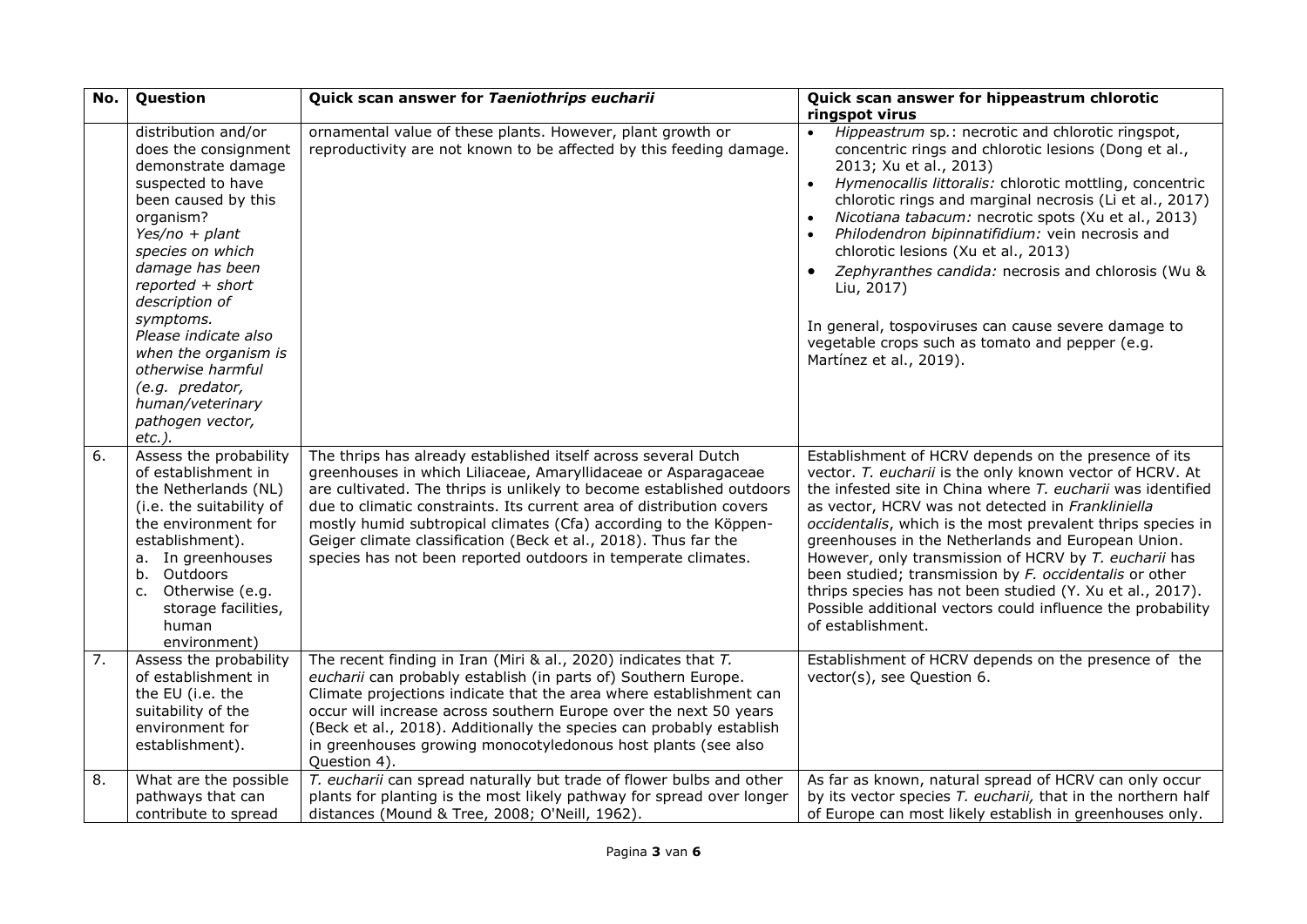| No. | Question                                                                                                                                                                                                                                                                                             | Quick scan answer for Taeniothrips eucharii                                                                                                                                                                                                                                                                                                                                                                                                                                                                                                                                                                                                                                                                                                                                     | Quick scan answer for hippeastrum chlorotic                                                                                                                                                                                                                                                                                                                                                                                                                                                                                                                                                                                                                                                                                                                                                                                                                                                                                                                                                                                                                                                                                       |
|-----|------------------------------------------------------------------------------------------------------------------------------------------------------------------------------------------------------------------------------------------------------------------------------------------------------|---------------------------------------------------------------------------------------------------------------------------------------------------------------------------------------------------------------------------------------------------------------------------------------------------------------------------------------------------------------------------------------------------------------------------------------------------------------------------------------------------------------------------------------------------------------------------------------------------------------------------------------------------------------------------------------------------------------------------------------------------------------------------------|-----------------------------------------------------------------------------------------------------------------------------------------------------------------------------------------------------------------------------------------------------------------------------------------------------------------------------------------------------------------------------------------------------------------------------------------------------------------------------------------------------------------------------------------------------------------------------------------------------------------------------------------------------------------------------------------------------------------------------------------------------------------------------------------------------------------------------------------------------------------------------------------------------------------------------------------------------------------------------------------------------------------------------------------------------------------------------------------------------------------------------------|
|     | of the organism after<br>introduction? How<br>rapid is the organism<br>expected to spread<br>(by natural dispersal<br>and human activity)?                                                                                                                                                           |                                                                                                                                                                                                                                                                                                                                                                                                                                                                                                                                                                                                                                                                                                                                                                                 | ringspot virus<br>In the southern half of Europe, T. eucharii can likely also<br>establish outdoors (EFSA, 2012). HCRV can also be<br>spread by trade of plants for planting including flower<br>bulbs (EFSA, 2012). While above ground plant parts<br>show severe symptoms, no symptoms have been<br>described on dormant flower bulbs. If infected flower<br>bulbs are symptomless, the probability of spread via this<br>pathway would be higher compared to other plants for<br>planting because visual inspection would be ineffective.<br>Moreover, flower bulbs are vegetatively propagated<br>which also increases the probability of spread.                                                                                                                                                                                                                                                                                                                                                                                                                                                                             |
| 9.  | Provide an<br>assessment of the<br>type and amount of<br>direct and indirect<br>damage (e.g. lower<br>quality, lower<br>production, export<br>restrictions, threat to<br>biodiversity, etc.)<br>likely to occur if the<br>organism would<br>become established in<br>NL and the EU,<br>respectively? | T. eucharii has probably been present in Dutch greenhouses for<br>many years (see Q2). Economic damage has never been reported<br>and, therefore, the species does not seem to be a serious<br>greenhouse pest. Most likely the species is easily controlled by<br>insecticides or biological control agents (already applied against<br>other pest) in Dutch greenhouses. In absence of any control<br>measures, it may become a more serious pest. Symptoms of<br>feeding damage have commonly been reported. However, there has<br>been no reports of major damage caused by the thrips in its current<br>area of distribution. For these reasons no major impacts are being<br>expected if the species were to become established outdoors in<br>southern EU member states. | Tospoviruses that can infect a wide range of plant<br>species including bulbous crops are already present in<br>the EU (tomato spotted wilt virus and impatiens necrotic<br>spot). However, these viruses are not often reported in<br>bulbous crops. This is most likely because of the host<br>plant preference of their main vector Frankliniella<br>occidentalis. This thrips species does not prefer<br>monocotyledonous species. Therefore, HCRV in<br>combination with T. eucharii could increase the impact<br>caused by tospoviruses in horticulture in the EU and<br>especially in Amaryllidaceae.<br>The virus causes symptoms on leaves (see Q5) and any<br>cosmetic damage on ornamental plants can already lower<br>the value of these plants or even make them<br>unmarketable. Damage levels will, however, strongly<br>correlate with the success in controlling the vector T.<br>eucharii. The vector seems to be easily controlled (see<br>left: Q9 T. eucharii). Therefore, economic damage may<br>be limited in commercial crops if HCRV were to become<br>established together with its vector T. eucharii. |
| 10. | Has the organism<br>been detected on/in a<br>product other than                                                                                                                                                                                                                                      | <b>No</b>                                                                                                                                                                                                                                                                                                                                                                                                                                                                                                                                                                                                                                                                                                                                                                       | <b>No</b>                                                                                                                                                                                                                                                                                                                                                                                                                                                                                                                                                                                                                                                                                                                                                                                                                                                                                                                                                                                                                                                                                                                         |
|     | plants for planting<br>(e.g. cut flowers,                                                                                                                                                                                                                                                            |                                                                                                                                                                                                                                                                                                                                                                                                                                                                                                                                                                                                                                                                                                                                                                                 |                                                                                                                                                                                                                                                                                                                                                                                                                                                                                                                                                                                                                                                                                                                                                                                                                                                                                                                                                                                                                                                                                                                                   |
|     | fruit, vegetables)?                                                                                                                                                                                                                                                                                  |                                                                                                                                                                                                                                                                                                                                                                                                                                                                                                                                                                                                                                                                                                                                                                                 |                                                                                                                                                                                                                                                                                                                                                                                                                                                                                                                                                                                                                                                                                                                                                                                                                                                                                                                                                                                                                                                                                                                                   |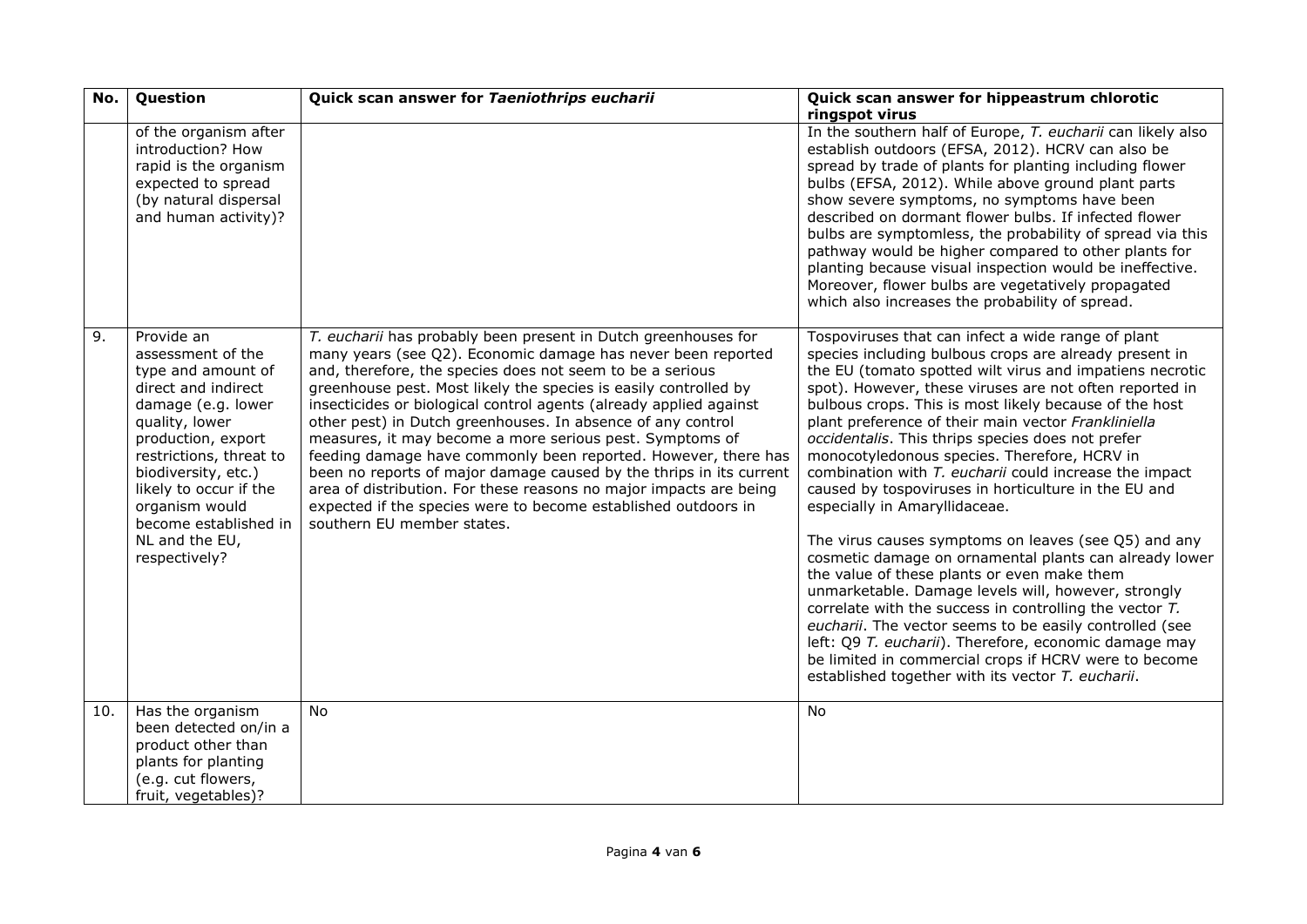| No. | Question                                                                                                                                                                                                                                                 | Quick scan answer for Taeniothrips eucharii                                                                                                                                                                                                                                                                                                                                                                                                                                                                                                                                                                                                                                                                                                                                                                                                                                                                                                                                                                                                                                                                                                                                                                                                                                                                                                                                                                                                                                                                                                                                                                                                                                                                                                                                                                                                                                                                                                                                                                                                                                                                                                                                                                                                                                                                                                                                                                                                                                                                                                                                     | Quick scan answer for hippeastrum chlorotic<br>ringspot virus |
|-----|----------------------------------------------------------------------------------------------------------------------------------------------------------------------------------------------------------------------------------------------------------|---------------------------------------------------------------------------------------------------------------------------------------------------------------------------------------------------------------------------------------------------------------------------------------------------------------------------------------------------------------------------------------------------------------------------------------------------------------------------------------------------------------------------------------------------------------------------------------------------------------------------------------------------------------------------------------------------------------------------------------------------------------------------------------------------------------------------------------------------------------------------------------------------------------------------------------------------------------------------------------------------------------------------------------------------------------------------------------------------------------------------------------------------------------------------------------------------------------------------------------------------------------------------------------------------------------------------------------------------------------------------------------------------------------------------------------------------------------------------------------------------------------------------------------------------------------------------------------------------------------------------------------------------------------------------------------------------------------------------------------------------------------------------------------------------------------------------------------------------------------------------------------------------------------------------------------------------------------------------------------------------------------------------------------------------------------------------------------------------------------------------------------------------------------------------------------------------------------------------------------------------------------------------------------------------------------------------------------------------------------------------------------------------------------------------------------------------------------------------------------------------------------------------------------------------------------------------------|---------------------------------------------------------------|
|     | If "no", go to question<br>12                                                                                                                                                                                                                            |                                                                                                                                                                                                                                                                                                                                                                                                                                                                                                                                                                                                                                                                                                                                                                                                                                                                                                                                                                                                                                                                                                                                                                                                                                                                                                                                                                                                                                                                                                                                                                                                                                                                                                                                                                                                                                                                                                                                                                                                                                                                                                                                                                                                                                                                                                                                                                                                                                                                                                                                                                                 |                                                               |
| 11. | If the organism has<br>been found on/in a<br>product other than<br>plants for planting<br>(e.g. cut flowers,<br>fruit, vegetables),<br>what is the<br>probability of<br>introduction (entry +<br>establishment)?<br>Only to be answered<br>in case of an | Not relevant                                                                                                                                                                                                                                                                                                                                                                                                                                                                                                                                                                                                                                                                                                                                                                                                                                                                                                                                                                                                                                                                                                                                                                                                                                                                                                                                                                                                                                                                                                                                                                                                                                                                                                                                                                                                                                                                                                                                                                                                                                                                                                                                                                                                                                                                                                                                                                                                                                                                                                                                                                    | Not relevant                                                  |
| 12. | interception or a find.<br>Additional remarks                                                                                                                                                                                                            |                                                                                                                                                                                                                                                                                                                                                                                                                                                                                                                                                                                                                                                                                                                                                                                                                                                                                                                                                                                                                                                                                                                                                                                                                                                                                                                                                                                                                                                                                                                                                                                                                                                                                                                                                                                                                                                                                                                                                                                                                                                                                                                                                                                                                                                                                                                                                                                                                                                                                                                                                                                 |                                                               |
| 13. | References                                                                                                                                                                                                                                               | Beck HE, Zimmermann NE, McVicar TR, Vergopolan N, Berg A & Wood EF, 2018. Present and future Köppen-Geiger climate<br>classification maps at 1-km resolution. Scientific data, 5, 1-12.<br>Denmark, H. (1981). An oriental thrips, Taeniothrips eucharii (Whetzel). Florida (Thysanoptera: Thripidae). Florida Dept. Agr.<br>Cons. Serv., Divn. PI. Ind., Ent. Circ, 224, 1-2.<br>Dong, J. H., Yin, Y. Y., Fang, Q., McBeath, J. H., & Zhang, Z. K. (2013). A new tospovirus causing chlorotic ringspot on<br>Hippeastrum sp. in China. Virus Genes, 46(3), 567-570. https://doi.org/10.1007/s11262-012-0873-z<br>EFSA. (2012). Scientific Opinion on the pest categorisation of the tospoviruses. EFSA Journal, 10(7).<br>https://doi.org/10.2903/j.efsa.2012.2772<br>Kurosawa, M. (1937). Descriptions of four new thrips in Japan. Kontyu, 11(3), 269.<br>Li, Q., Xu, Y., Zhu, M., Dong, Y., Hu, J., Li, Y., & Liu, Y. (2017). Genetic diversity of the nucleocapsid protein gene of<br>hippeastrum chlorotic ringspot virus from Hymenocallis littoralis in southern China Acta Virol, 61(1), 116-122.<br>https://doi.org/10.4149/av 2017 01 116<br>Martínez, R. T., de Almeida, M. M. S., Rodriguez, R., Cayetano, X., de Oliveira, A. S., Silva, J. M. F., Melo, F. L., & Resende, R.<br>O. (2019). Analyses of orthotospovirus populations and dispersion under different environmental conditions in Brazil<br>and in the Dominican Republic. Tropical Plant Pathology, 44(6), 511-518. https://doi.org/10.1007/s40858-019-00307-x<br>Miri, B., Moeini-Naghadeh, N., Vahedi, H., & Mirab-balou, M. (2020). Taeniothrips eucharii (Whetzel) (Thysanoptera:<br>Thripidae): a newly recorded species on rangeland plants in Iran. 6, 21-26.<br>Mound, L. A., & Tree, D. J. (2008). The oriental lily-flower thrips Taeniothrips eucharii (Whetzel) (Thysanoptera: Thripidae) new<br>to Australia. Australian Entomologist, 35(4), 159-160. https://www.cabdirect.org/cabdirect/abstract/20093012236<br>O'Neill, K. (1962). An Oriental Taeniothrips (Thysanoptera: Thripidae) Infesting Certain Amaryllidaceae. Annals of the<br>Entomological Society of America, 56(3), 399-401. https://doi.org/10.1093/aesa/56.3.399<br>Vierbergen, G. (1991). Thysanoptera: tripsen. Thripidae. Taeniothrips eucharii - tweemaal geïmporteerd en geëlimineerd.<br>Verslagen en Mededelingen Plantenziektenkundige Dienst, 168 (Jaarboek 1989/1990), 93-94.<br>Vierbergen, G., Kucharczyk, H., & Kirk, W. D. (2010). A key to the second instar larvae of the Thripidae of the Western |                                                               |